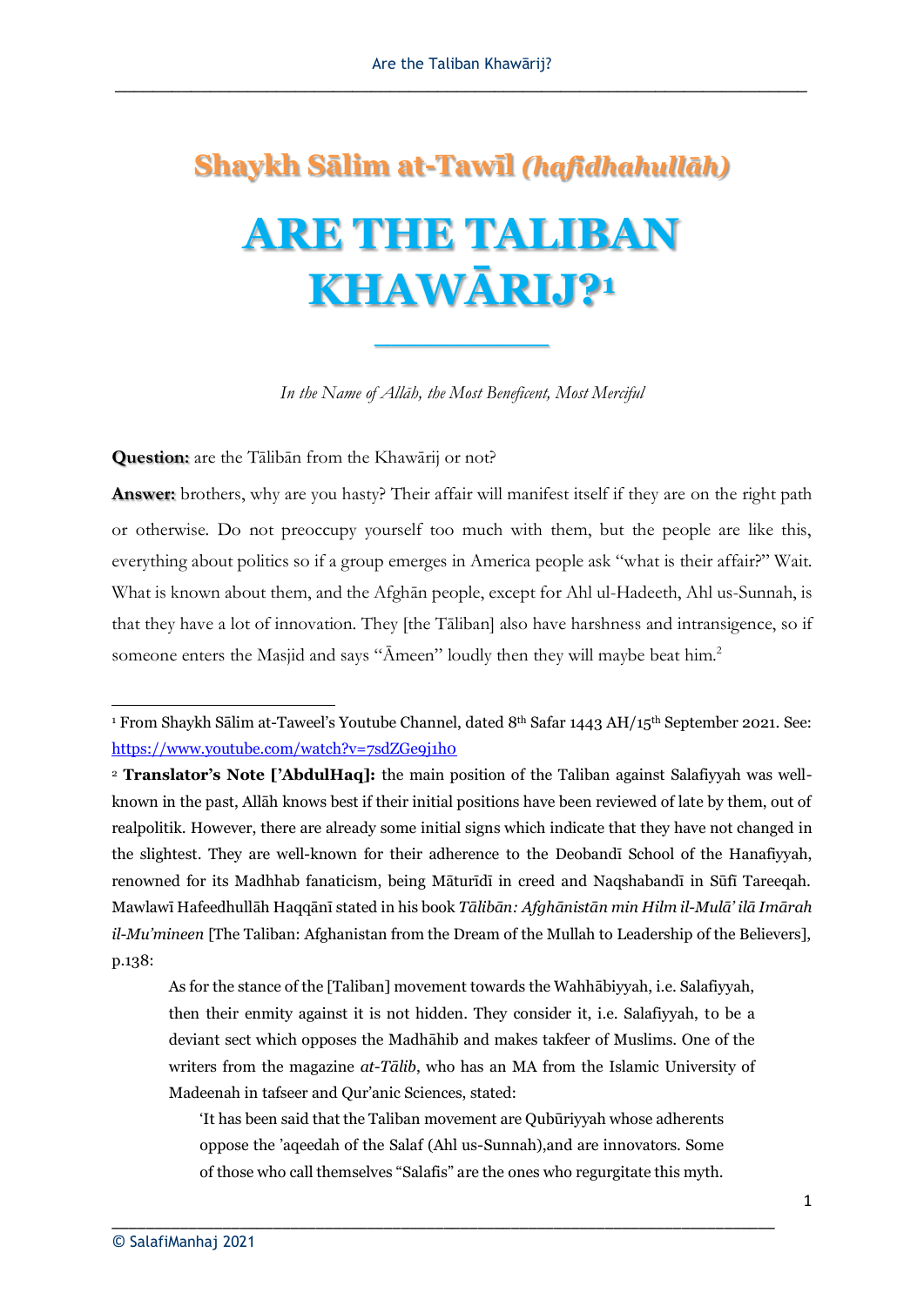They have also killed the people of Tawheed, such as Shaykh Jameel ur-Rahmān and others.<sup>3</sup> So the matter is quite fearful, so we should not be hasty and praise them and be joyous and then see other than that. As now, there is an agreement between them and America and the West have no problem in allowing a state to form which represents deviant Islām. They of course conduct studies and have knowledge and maybe could even have more knowledge than some Muslims. For that reason, they established the Khomeini State and they have no problem in allowing a Sufi State, a Qadiyānī State, a Bahā'ī State or a Rāfidī State. They have no problem with this as this essentially serves them. What hurts them and what they fear is true Islam which Allāh has revealed, the true deen of Allāh. As for deviant Madhāhib and schools of thought then they welcome them, rather they encourage them.

 So the matter is still obscure to most people and there may be some people who have some insight into them, whether negative or positive, Allāhu Alim, but to most people the matter is still obscure so we should not be hasty. As America left without fighting and handed it over via

> They have not even the furthest trace of the Salaf, rather they apply the texts of the Divine Legislation according to their desires, and look at the station of the Salaf with the eye of anger, and of them are those who regard the trusted Imāms as sinful. And from their misfortune is that they curse some of the Imāms. By Allāh, they are the vilest of creation according to Allāh, pose the worst danger to the deen from its enemies and view themselves as on par with the Mujtahideen when they have no scent of Ijtihād. They think they are doing good in what they do, however far [is the truth from such a claim!]…what will be the final end of those who claim Ijtihād while they are free of it?!'

*at-Tālib* magazine, January 1997.

If these are the words of one who studied at the Islamic University of Madeenah, a Salafi institution, then what about others?!

See Haqqānī, Mawlawī Hafeedhullāh (1997). *Tālibān: Afghānistān min Hilm il-Mulā' ilā Imārah il-Mu'mineen* [The Taliban: Afghanistan from the Dream of the Mullah to Leadership of the Believers]. Islamabad: Ma'had ud-Dirāsāt as-Siyāsiyyah, First Edition.

<sup>3</sup> **Translator's Note ['AbdulHaq]:** Shaykh Jameel ur-Rahmān *(rahimahullāh)* was assassinated in Peshawar on August 30th 1991 by a wretched Egyptian Takfiri, Abdullah ar-Rūmī. Most likely under the orders of either Arab Takfiri-Jihadis or Hekmatyar's group *Hizbī Islāmī* who had slaughtered the Salafis of Kunar a few weeks prior and had launched a scud missile strike on Shaykh Jameel's HQ in Asadabad in April 1991 – both groups were neither pleased with Shaykh Jameel's *da'wah* nor his relations with Saudi Arabia and Kuwait during the Gulf War.

\_\_\_\_\_\_\_\_\_\_\_\_\_\_\_\_\_\_\_\_\_\_\_\_\_\_\_\_\_\_\_\_\_\_\_\_\_\_\_\_\_\_\_\_\_\_\_\_\_\_\_\_\_\_\_\_\_\_\_\_\_\_\_\_\_\_\_\_\_\_\_\_\_\_\_\_\_\_